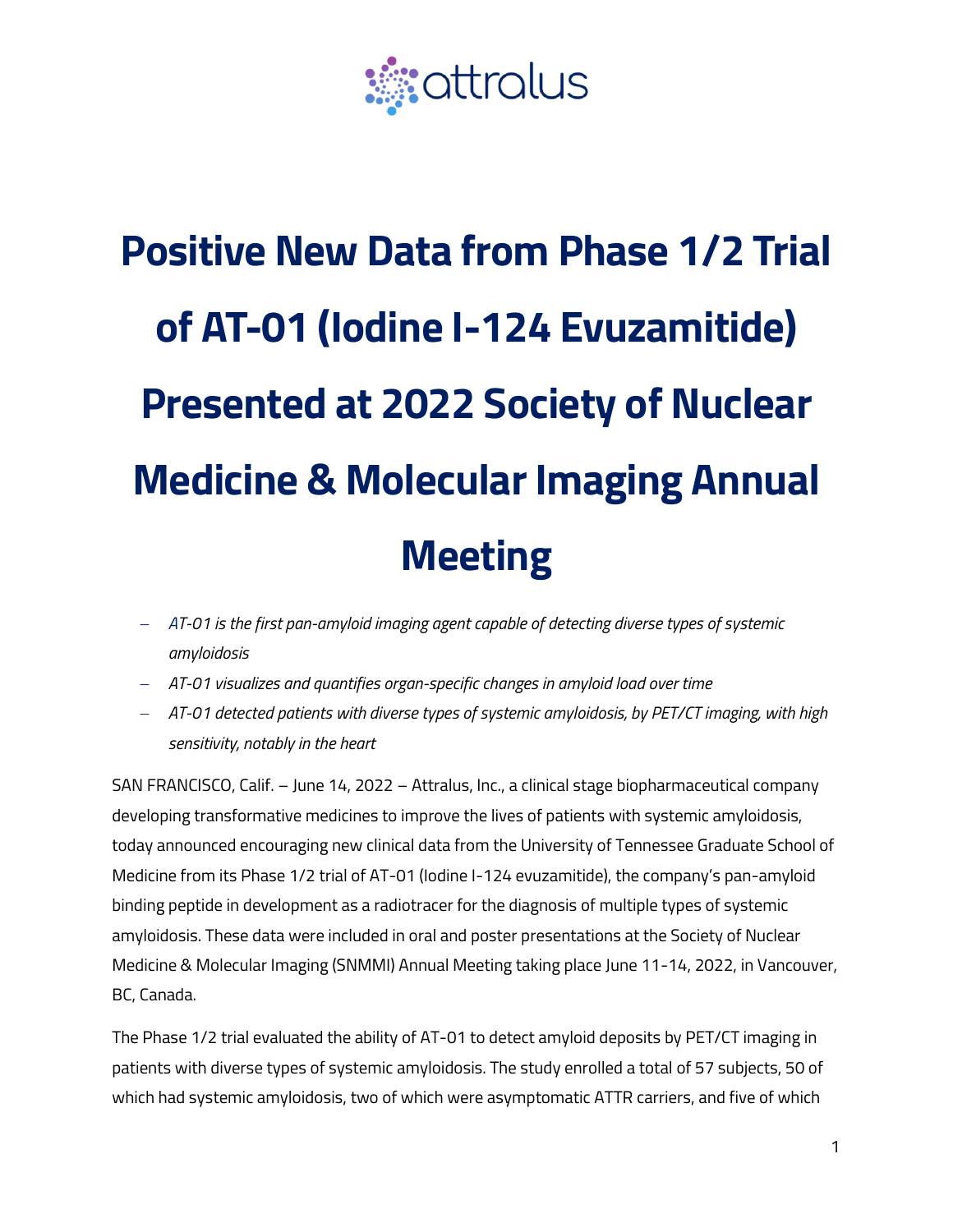were healthy volunteers. All patients received an IV infusion of <2 mg of AT-01 (≤2 mCi), and images were acquired at 5 hours post injection using a Biograph PET/CT with a low dose CT.

"AT-01 in PET/CT imaging of patients with systemic amyloidosis has the potential to become an essential tool not only to accelerate and streamline diagnosis, but also to provide a comprehensive assessment of disease burden and a means to monitor disease progression," said Gregory Bell, MD, Chief Medical Officer at Attralus. "Today the diagnosis of amyloidosis is a long, complex process, and many patients with systemic amyloidosis remain undiagnosed. AT-01 has the potential to be the first and only non-invasive, pan-amyloid, whole body imaging diagnostic designed to detect *all* types of systemic amyloidosis across key organs."

# *AT-01 Final Results Summary*

- AT-01 uptake was detected in 96% of patients with diverse forms of amyloidosis (ATTR, AL, AA, ALECT2), by PET/CT imaging, with high sensitivity, notably in the heart.
- The positive percent agreement (PPA) between clinical evaluation and AT-01 uptake in heart and kidneys was 96.2% (95% CI: 80.4, 99.9; *n* = 26) and 78.6% (95% CI: 49.2, 95.3;  $n = 14$ ).
- The negative percent agreement (NPA) assessed in healthy subjects, for the heart and kidneys was 100% and 80%, respectively (*n* = 5).
- The Spearman rank-order correlation between cardiac standard uptake value ratio (SUVR) and NTproBNP in subjects with AL amyloidosis was 0.50 (p = 0.0209).

# *AT-01 Repeat Imaging Results Summary*

- Organ-specific regression of amyloid deposits was visualized using AT-01, occurring with corresponding improvement in serum free light chains and in serum biomarkers of organ function.
- The PET/CT images indicated amyloid uptake of the radiotracer in the heart, spleen, liver, kidneys, pancreas, and bone marrow.
- Quantitative analysis of PET/CT images by manual 2D and fully automated 3D methods correlated significantly  $(r_P < 0.98; p < 0.02)$ .
- Changes in hepatic, splenic, renal, and cardiac uptake were -22.6%, -53.2%. +13.1%, +18.2% for the manual method, and -25.5%, -56.3%, +12.9%, +19.6% for the automated method.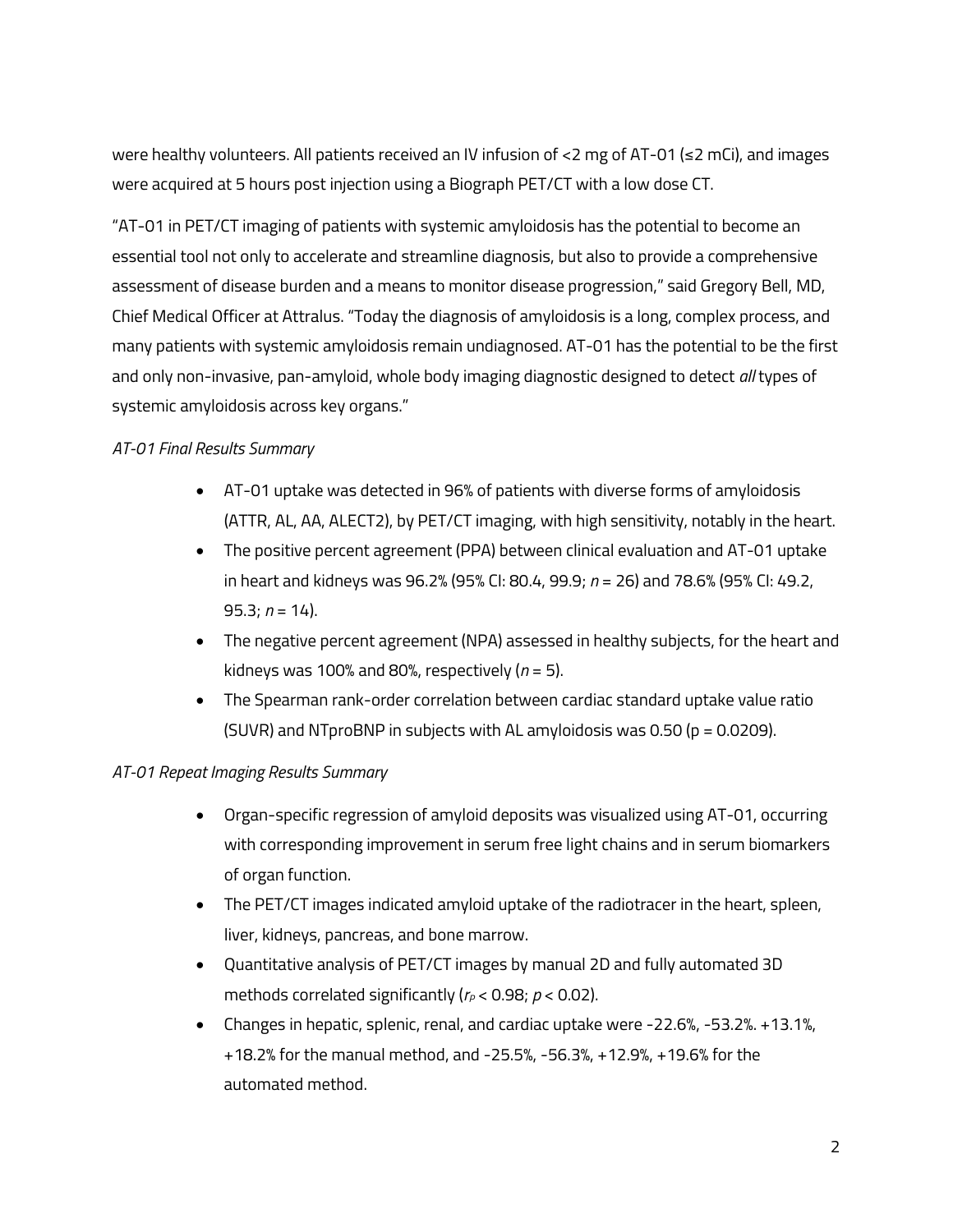- Concurrently, serum free light chain levels and serum alkaline phosphatase decreased from 38 mg/dL to 23 mg/dL and ~200 IU/mL to ~120 IU/mL, respectively.
- Reduction in hepatosplenic amyloid in response to standard of care treatment may occur in the context of stable or increasing amyloid deposition in the heart and kidneys.

"Systemic amyloidosis is a multi-organ disorder with variable presentation rendering rapid and accurate diagnosis challenging," said Jonathan Wall, Ph.D., Distinguished Professor, University of Tennessee Graduate School of Medicine. "AT-01 offers the potential to diagnose and quantify amyloid burden, as well as monitor the disease over time."

# **Oral Presentation Details**

**Abstract Title:** Final Results of The First-In-Human Study of The Amyloid-Reactive Peptide 124Ip5+14, (Iodine[124I] Evuzamitide; AT-01) For the Detection of Systemic Amyloidosis

**Presenter:** Jonathan Wall, Ph.D., Distinguished Professor and Director of the University of Tennessee Graduate School of Medicine's Amyloidosis and Cancer Theranostics Program **Session:** Integrated Session 9: Cardiac Amyloidosis: Advances in Imaging and clinical applications

**Date/Time:** June 14, 2022, 8:45 a.m. – 9:00 a.m. PDT

# **Poster Presentation Details**

**Abstract Title:** Repeat PET/CT Imaging of a Patient with Systemic Amyloidosis Using iodine (124I) evuzamitide ( 124I-p5+14) Identifies Organ-Specific Amyloid Regression

**Presenter:** Emily Martin, PhD, Associate Professor, University of Tennessee Graduate School of Medicine

**Session:** Meet-the-Author Poster Hall Reception

**Date/Time:** June 13, 2022, 5:45 p.m. – 7:00 p.m. PDT

For additional information, please visit the SNMMI Annual Meeting [website.](https://am.snmmi.org/iMIS/SNMMI-AM) 

# **About AT-01 Pan-Amyloid Diagnostic**

AT-01 (I-124 Evuzamitide) utilizes the company's pan-amyloid binding peptide as an amyloidspecific radiotracer to image all types of systemic amyloidosis by PET/CT imaging. In initial clinical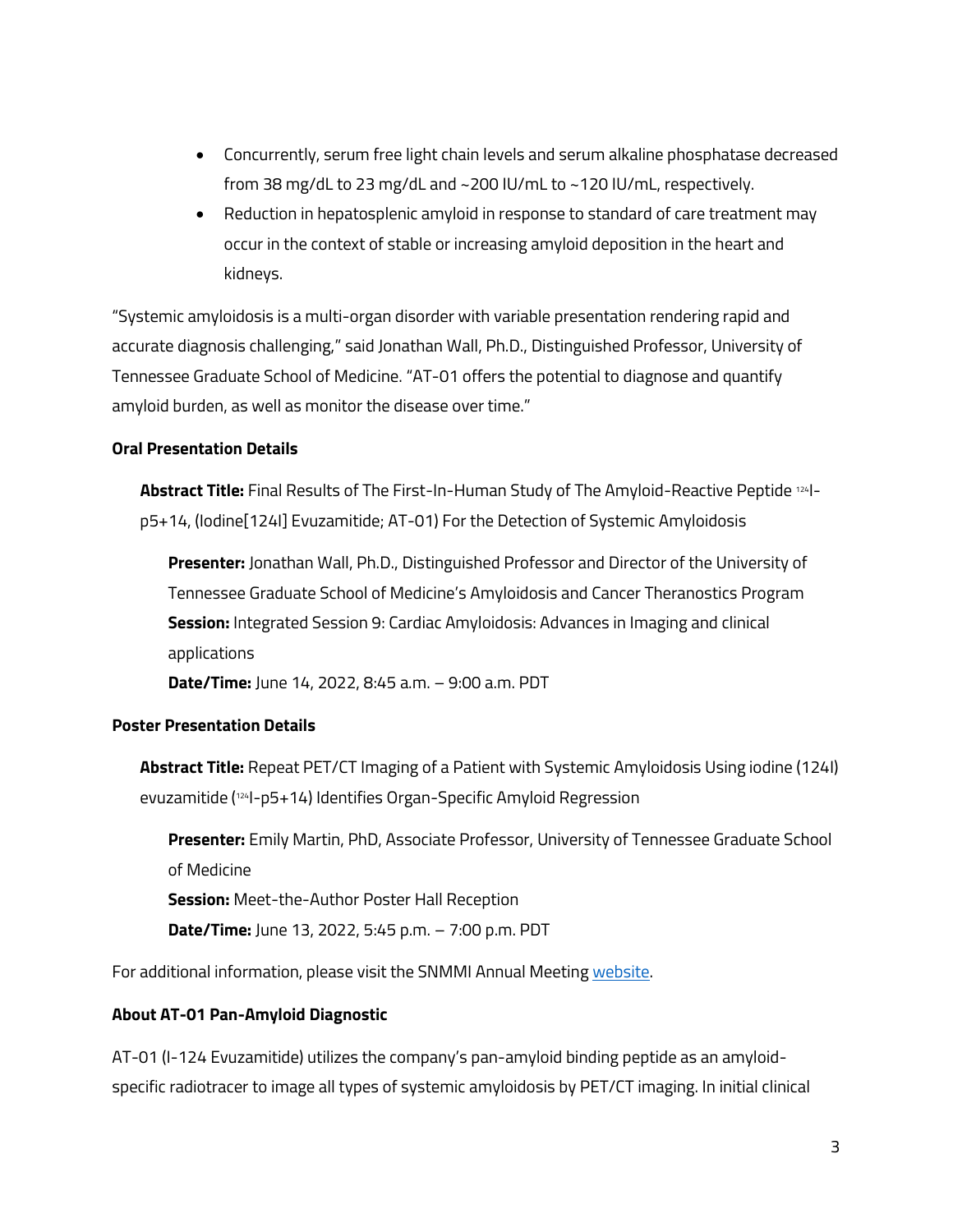trials, AT-01 has been shown to detect multiple types of amyloid deposits, including AL and ATTR, in major organs such as the heart, kidney, liver and spleen. Attralus obtained exclusive rights to commercialize AT-01 under a commercial license agreement with the University of Tennessee Research Foundation. The same PAR-peptide technology is utilized in AT-02 and AT-04, two of the company's therapeutic candidates.

#### **About Systemic Amyloidosis**

Systemic amyloidosis encompasses a diverse group of rare diseases that occur due to accumulation of toxic amyloid deposits in tissues and organs, a consequence of aberrant protein misfolding events. These diseases are progressive, debilitating and often fatal. Systemic amyloidosis is significantly underdiagnosed due to low awareness, lack of specific symptoms, and no current disease-specific diagnostics. The two most common forms of systemic amyloidosis are immunoglobulin light-chainassociated (AL) amyloidosis and transthyretin-associated amyloidosis (ATTR). There is a significant unmet need for new therapies and diagnostics in systemic amyloidosis.

#### **About Attralus**

Attralus is a clinical stage biopharmaceutical company focused on creating transformative medicines to improve the lives of patients with systemic amyloidosis. The company's proprietary pan-amyloid removal (PAR) therapeutics are designed to directly bind to and remove toxic amyloid in organs and tissues. By targeting the universal disease-causing pathology in systemic amyloidosis diseases, PAR therapeutics have the potential to treat and reverse disease in patients with all types and stages of systemic amyloidosis. Attralus was founded by scientific experts in the field of amyloidosis and the company is headquartered in San Francisco.

# **Forward-Looking Statements**

This press release contains forward-looking statements, including statements related to the efficacy, continued development, and potential of AT-01. Words such as "developing," "first and only," "potential," "shown" and similar expressions are intended to identify forward-looking statements. These forward-looking statements are based upon Attralus' current expectations. Forward-looking statements involve risks and uncertainties. Attralus' actual results and the timing of events could differ materially from those anticipated in such forward-looking statements as a result of these risks and uncertainties. Attralus expressly disclaims any obligation or undertaking to release publicly any updates or revisions to any forward-looking statements contained herein to reflect any